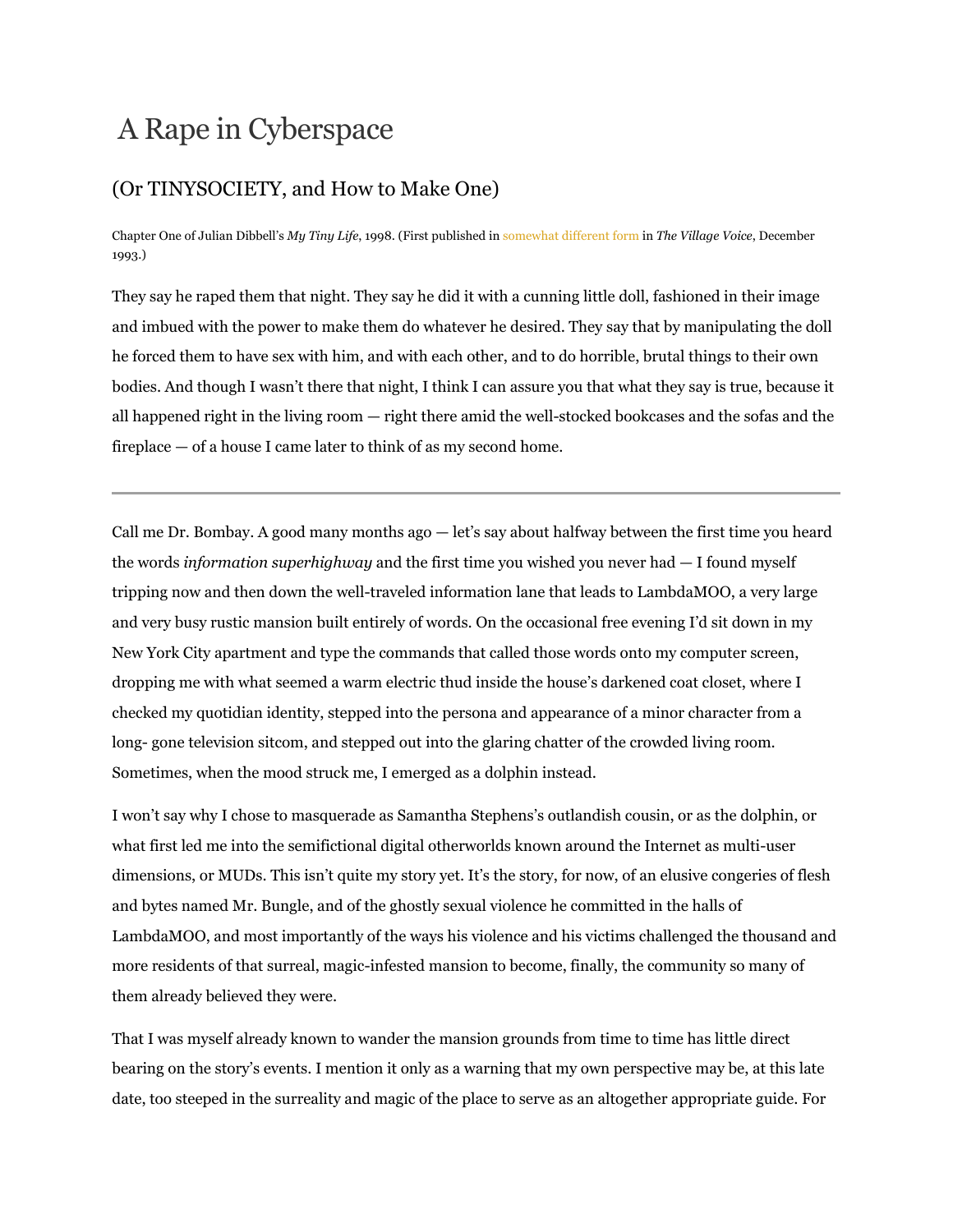the Bungle Affair raises questions that — here on the brink of a future in which human existence may find itself as tightly enveloped in digital environments as it is today in the architectural kind — demand a cleareyed, sober, and unmystified consideration. It asks us to shut our ears for the time being to technoutopian ecstasies and look without illusion upon the present possibilities for building, in the on-line spaces of this world, societies more decent and free than those mapped onto dirt and concrete and capital. It asks us to behold the new bodies awaiting us in virtual space undazzled by their phantom powers, and to get to the crucial work of sorting out the socially meaningful differences between those bodies and our physical ones. And perhaps most challengingly it asks us to wrap our late-modern ontologies, epistemologies, sexual ethics, and common sense around the curious notion of rape by voodoo doll — and to try not to warp them beyond recognition in the process.

In short, the Bungle Affair dares me to explain it to you without resort to dime-store mysticisms, and I fear I may have shape-shifted by the digital moonlight one too many times to be quite up to the task. But I will do what I can, and can do no better than to lead with the facts. For if nothing else about Mr. Bungle's case is unambiguous, the facts at least are crystal clear.

The facts begin (as they often do) with a time and a place. The time was a Monday night in March, and the place, as I've said, was the living room — which, due largely to the centrality of its location and to a certain warmth of decor, is so invariably packed with chitchatters as to be roughly synonymous among LambdaMOOers with a party. So strong, indeed, is the sense of convivial common ground invested in the living room that a cruel mind could hardly imagine a better place in which to stage a violation of LambdaMOO's communal spirit. And there was cruelty enough lurking in the appearance Mr. Bungle presented to the virtual world — he was at the time a fat, oleaginous, Bisquick-faced clown dressed in cum-stained harlequin garb and girdled with a mistletoe-and-hemlock belt whose buckle bore the quaint inscription *KISS ME UNDER THIS, BITCH!* But whether cruelty motivated his choice of crime scene is not among the established facts of the case. It is a fact only that he did choose the living room.

The remaining facts tell us a bit more about the inner world of Mr. Bungle, though only perhaps that it wasn't a very cozy place. They tell us that he commenced his assault entirely unprovoked, at or about 10 p.m. Pacific Standard Time. That he began by using his voodoo doll to force one of the room's occupants to sexually service him in a variety of more or less conventional ways. That this victim was exu, a Haitian trickster spirit of indeterminate gender, brown-skinned and wearing an expensive pearl gray suit, top hat, and dark glasses. That exu heaped vicious imprecations on him all the while and that he was soon ejected bodily from the room. That he hid himself away then in his private chambers somewhere on the mansion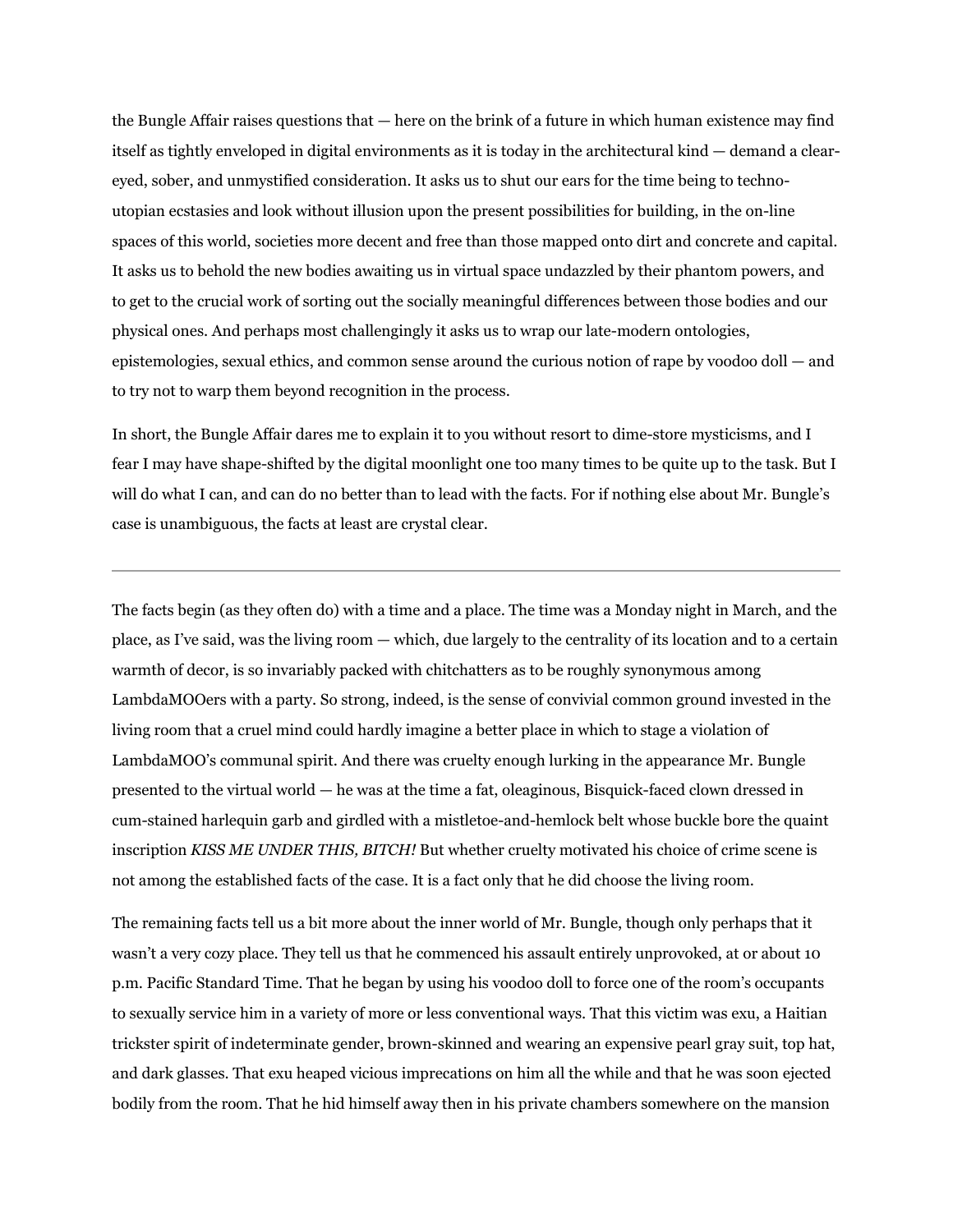grounds and continued the attacks without interruption, since the voodoo doll worked just as well at a distance as in proximity. That he turned his attentions now to Moondreamer, a rather pointedly nondescript female character, tall, stout, and brown-haired, forcing her into unwanted liaisons with other individuals present in the room, among them exu, Kropotkin (the well-known radical), and Snugberry (the squirrel). That his actions grew progressively violent. That he made exu eat his/her own pubic hair. That he caused Moondreamer to violate herself with a piece of kitchen cutlery. That his distant laughter echoed evilly in the living room with every successive outrage. That he could not be stopped until at last someone summoned Iggy, a wise and trusted old-timer who brought with him a gun of near wizardly powers, a gun that didn't kill but enveloped its targets in a cage impermeable even to a voodoo doll's powers. That Iggy fired this gun at Mr. Bungle, thwarting the doll at last and silencing the evil, distant laughter.

These particulars, as I said, are unambiguous. But they are far from simple, for the simple reason that every set of facts in virtual reality (or VR, as the locals abbreviate it) is shadowed by a second, complicating set: the "real-life" facts. And while a certain tension invariably buzzes in the gap between the hard, prosaic RL facts and their more fluid, dreamy VR counterparts, the dissonance in the Bungle case is striking. No hideous clowns or trickster spirits appear in the RL version of the incident, no voodoo dolls or wizard guns, indeed no rape at all as any RL court of law has yet defined it. The actors in the drama were university students for the most part, and they sat rather undramatically before computer screens the entire time, their only actions a spidery flitting of fingers across standard QWERTY keyboards. No bodies touched. Whatever physical interaction occurred consisted of a mingling of electronic signals sent from sites spread out between New York City and Melbourne, Australia. Those signals met in LambdaMOO, certainly, just as the hideous clown and the living room party did, but what was LambdaMOO after all? Not an enchanted mansion or anything of the sort — just a middlingly complex database, maintained for experimental purposes inside a Xerox Corporation research computer in Palo Alto and open to public access via the Internet.

To be more precise about it, LambdaMOO was a MUD. Or to be yet more precise, it was a subspecies of MUD known as a MOO, which is short for "MUD, Object-Oriented." All of which means that it was a kind of database especially designed to give users the vivid impression of moving through a physical space that in reality exists only as words filed away on a hard drive. When users dial into LambdaMOO, for instance, the program immediately presents them with a brief textual description of one of the rooms of the database's fictional mansion (the coat closet, say). If the user wants to leave this room, she can enter a command to move in a particular direction and the database will replace the original description with a new one corresponding to the room located in the direction she chose. When the new description scrolls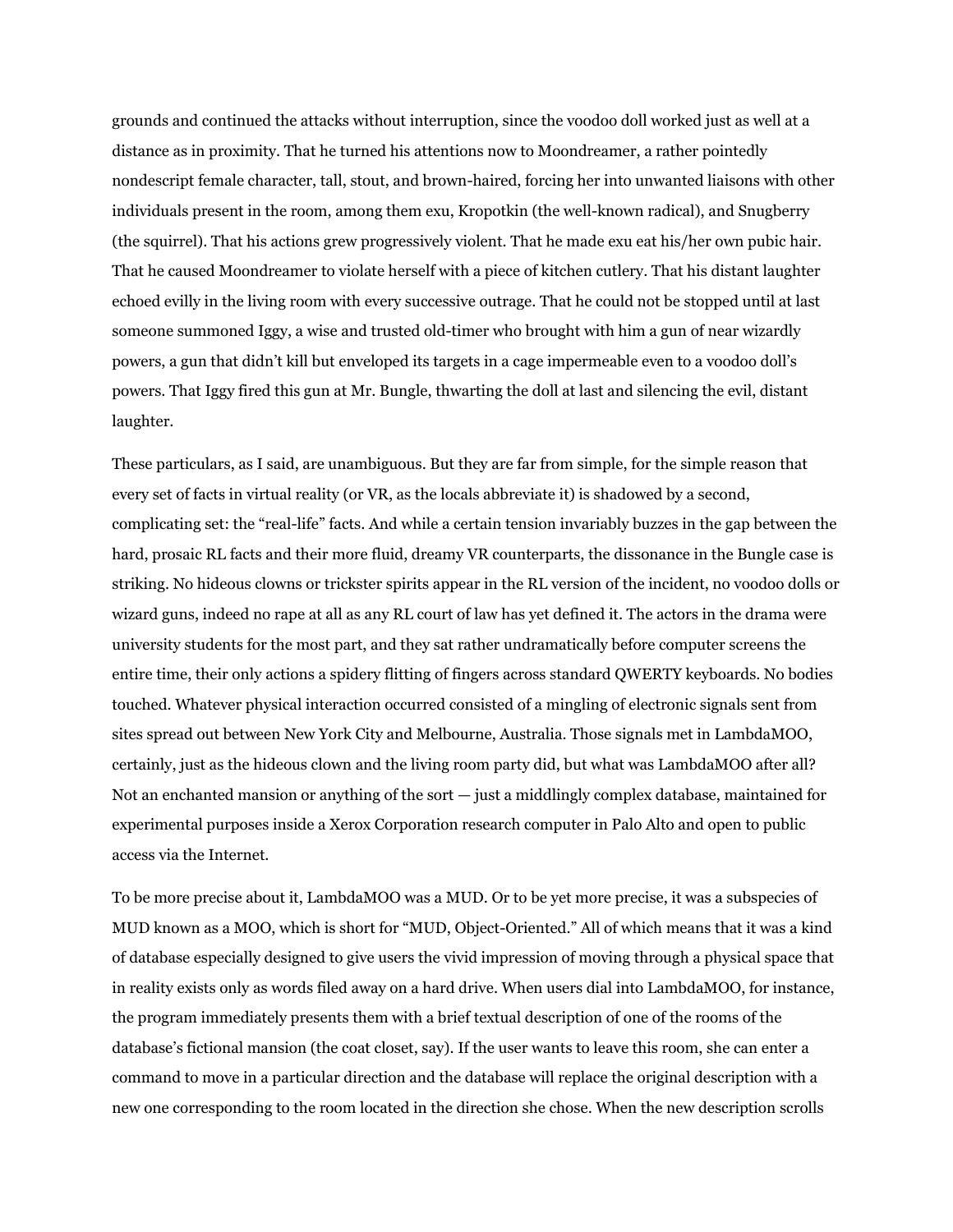across the user's screen it lists not only the fixed features of the room but all its contents at that moment — including things (tools, toys, weapons) and other users (each represented as a "character" over which the user has sole control).

As far as the database program is concerned, all of these entities — rooms, things, characters — are just different subprograms that the program allows to interact according to rules very roughly mimicking the laws of the physical world. Characters may not leave a room in a given direction, for instance, unless the room subprogram contains an "exit" at that compass point. And if a character "says" or "does" something (as directed by its user-owner via the *say* or the *emote* command), then only the users whose characters are also located in that room will see the output describing the statement or action. Aside from such basic constraints, however, LambdaMOOers are allowed a broad freedom to create — they can describe their characters any way they like, they can make rooms of their own and decorate them to taste, and they can build new objects almost at will. The combination of all this busy user activity with the hard physics of the database can certainly induce a lucid illusion of presence — but when all is said and done the only thing you *really* see when you visit LambdaMOO is a kind of slow-crawling script, lines of dialogue and stage direction creeping steadily up your computer screen.

Which is all just to say that, to the extent that Mr. Bungle's assault happened in real life at all, it happened as a sort of Punch-and-Judy show, in which the puppets and the scenery were made of nothing more substantial than digital code and snippets of creative writing. The puppeteer behind Bungle that night, as it happened, was a young man logging in to the MOO from a New York University computer. He could have been Al Gore's mother-in-law for all any of the others knew, however, and he could have written Bungle's script that night any way he chose. He could have sent a command to print the message *Mr.\_Bungle, smiling a saintly smile, floats angelic near the ceiling of the living room, showering joy and candy kisses down upon the heads of all below* — and everyone then receiving output from the database's subprogram  $\#17$  (a/k/a the "living room") would have seen that sentence on their screens.

Instead, he entered sadistic fantasies into the "voodoo doll," a subprogram that served the not-exactly kosher purpose of attributing actions to other characters that their users did not actually write. And thus a woman in Haverford, Pennsylvania, whose account on the MOO attached her to a character she called Moondreamer, was given the unasked-for opportunity to read the words *As if against her will, Moondreamer jabs a steak knife up her ass, causing immense joy. You hear Mr.\_Bungle laughing evilly in the distance.* And thus the woman in Seattle who had written herself the character called exu, with a view perhaps to tasting in imagination a deity's freedom from the burdens of the gendered flesh, got to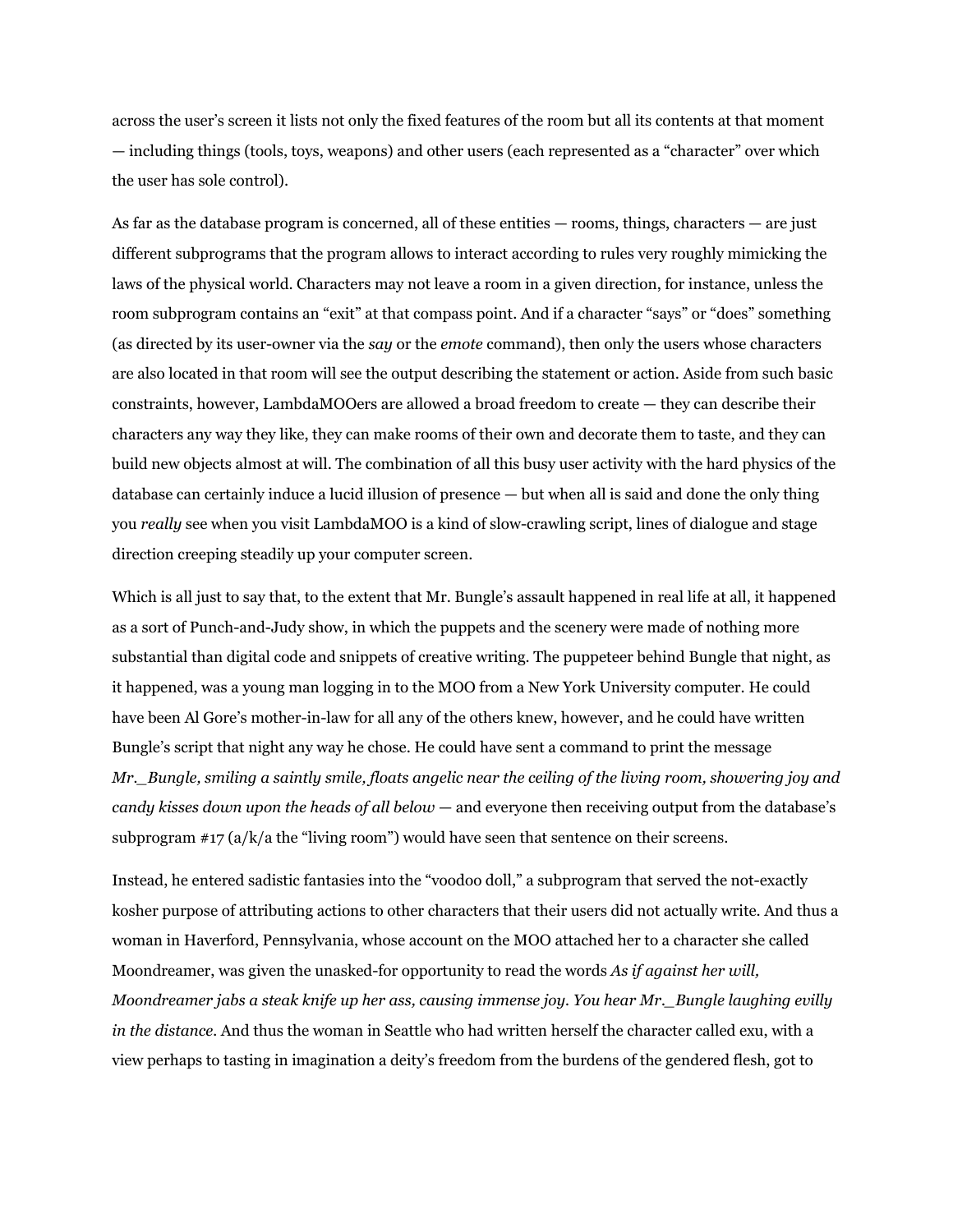read similarly constructed sentences in which exu, messenger of the gods, lord of crossroads and communications, suffered a brand of degradation all-too-customarily reserved for the embodied female.

"Mostly voodoo dolls are amusing," wrote exu on the evening after Bungle's rampage, posting a public statement to the widely read in-MOO mailing list called *\*social-issues,* a forum for debate on matters of import to the entire populace. "And mostly I tend to think that restrictive measures around here cause more trouble than they prevent. But I also think that Mr. Bungle was being a vicious, vile fuckhead, and I…want his sorry ass scattered from #17 to the Cinder Pile. I'm not calling for policies, trials, or better jails. I'm not sure what I'm calling for. Virtual castration, if I could manage it. Mostly, [this type of thing] doesn't happen here. Mostly, perhaps I thought it wouldn't happen to me. Mostly, I trust people to conduct themselves with some veneer of civility. Mostly, I want his ass."

Months later, the woman in Seattle would confide to me that as she wrote those words posttraumatic tears were streaming down her face — a real-life fact that should suffice to prove that the words' emotional content was no mere fiction. The precise tenor of that content, however, its mingling of murderous rage and eyeball-rolling annoyance, was a curious amalgam that neither the RL nor the VR facts alone can quite account for. Where virtual reality and its conventions would have us believe that exu and Moondreamer were brutally raped in their own living room, here was the victim exu scolding Mr. Bungle for a breach of "civility." Where real life, on the other hand, insists the incident was only an episode in a free-form version of Dungeons and Dragons, confined to the realm of the symbolic and at no point threatening any player's life, limb, or material well-being, here now was the player exu issuing aggrieved and heartfelt calls for Mr. Bungle's dismemberment. Ludicrously excessive by RL's lights, woefully understated by VR's, the tone of exu's response made sense only in the buzzing, dissonant gap between them.

Which is to say it made the only kind of sense that *can* be made of MUDly phenomena. For while the *facts* attached to any event born of a MUD's strange, ethereal universe may march in straight, tandem lines separated neatly into the virtual and the real, its meaning lies always in that gap. You learn this axiom early in your life as a player, and it's of no small relevance to the Bungle case that you often learn it between the sheets, so to speak. Netsex, tinysex, virtual sex — however you name it, in real-life reality it's nothing more than a 900-line encounter stripped of even the vestigial physicality of the voice. And yet, as many a wide-eyed newbie can tell you, it's possibly the headiest experience the very heady world of MUDs has to offer. Amid flurries of even the most cursorily described caresses, sighs, or penetrations, the glands do engage, and often as throbbingly as they would in a real-life assignation — sometimes even more so,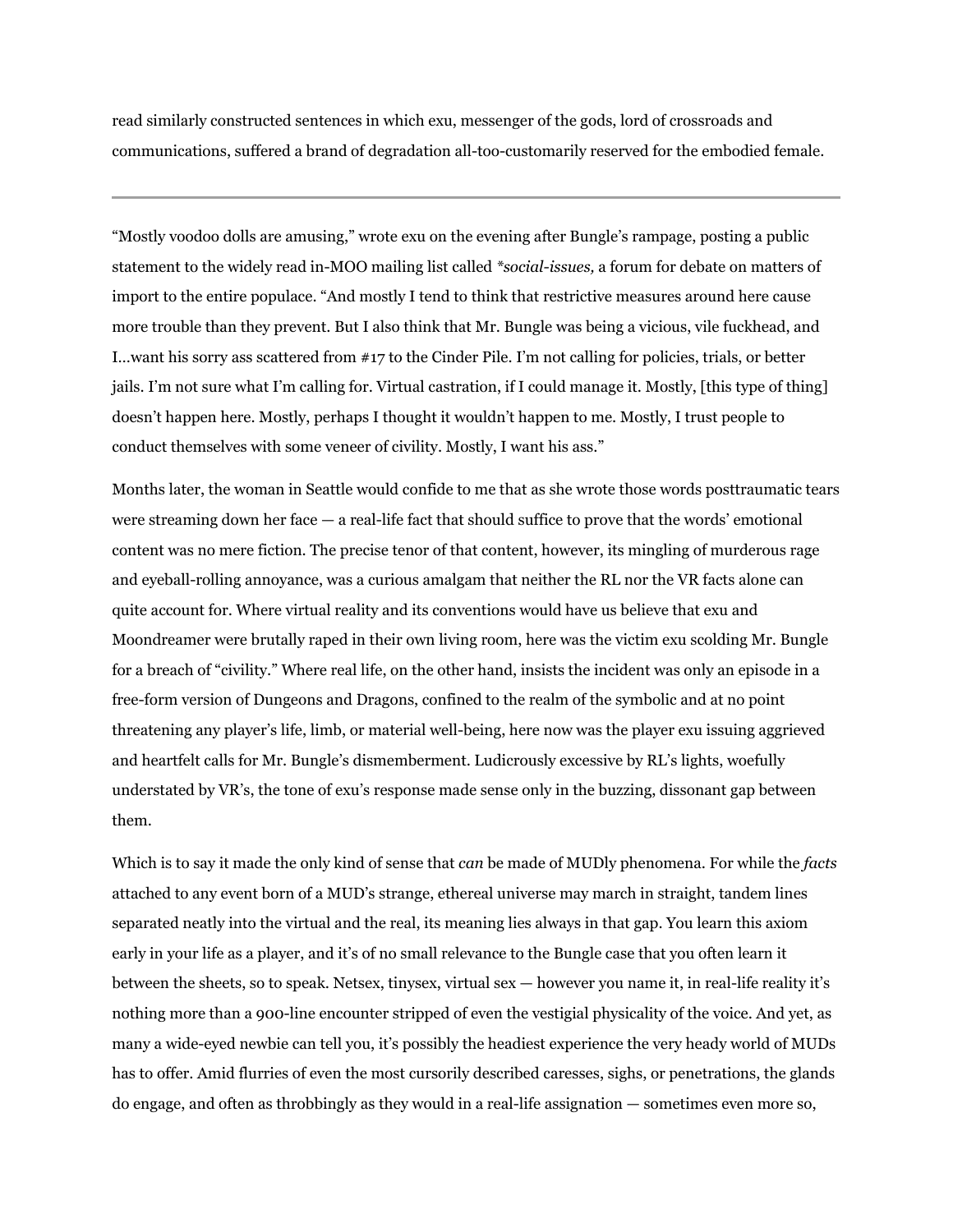given the combined power of anonymity and textual suggestiveness to unshackle deep-seated fantasies. And if the virtual setting and the interplayer vibe are right, who knows? The heart may engage as well, stirring up passions as strong as many that bind lovers who observe the formality of trysting in the flesh.

To participate, therefore, in this disembodied enactment of life's most body-centered activity is to risk the realization that when it comes to sex, perhaps the body in question is not the physical one at all, but its psychic double, the bodylike self-representation we carry around in our heads — and that whether we present that body to another as a meat puppet or a word puppet is not nearly as significant a distinction as one might have thought. I know, I know, you've read Foucault and your mind is not quite blown by the notion that sex is never so much an exchange of fluids as as it is an exchange of signs. But trust your friend Dr. Bombay, it's one thing to grasp the notion intellectually and quite another to feel it coursing through your veins amid the virtual steam of hot netnookie. And it's a whole other mind-blowing trip altogether to encounter it thus as a college frosh, new to the net and still in the grip of hormonal hurricanes and high-school sexual mythologies. The shock can easily reverberate throughout an entire young worldview. Small wonder, then, that a newbie's first taste of MUD sex is often also the first time she or he surrenders wholly to the quirky terms of MUDish ontology, recognizing in a full-bodied way that what happens inside a MUD-made world is neither exactly real nor exactly make-believe, but nonetheless profoundly, compellingly, and emotionally *true*.

And small wonder indeed that the sexual nature of Mr. Bungle's crime provoked such powerful feelings, and not just in exu (who, be it noted, was in real life a theory-savvy doctoral candidate and a longtime MOOer, but just as baffled and overwhelmed by the force of her own reaction, she later would attest, as any panting undergrad might have been). Even players who had never experienced MUD rape (the vast majority of male-presenting characters, but not as large a majority of the female-presenting as might be hoped) immediately appreciated its gravity and were moved to condemnation of the perp. exu's missive to *\*social-issues* followed a strongly worded one from Iggy ("Well, well," it began, "no matter what else happens on Lambda, I can always be sure that some jerk is going to reinforce my low opinion of humanity") and was itself followed by others from Zakariah, Wereweasel, Crawdaddy, and emmeline. Moondreamer also let her feelings ("pissed") be known. And even Xander, the Clueless Samaritan who had responded to Bungle's cries for help and uncaged him shortly after the incident, expressed his regret once apprised of Bungle's deeds, which he allowed to be "despicable."

A sense was brewing that something needed to be done — done soon and in something like an organized fashion — about Mr. Bungle, in particular, and about MUD rape, in general. Regarding the general problem, emmeline, who identified herself as a survivor of both virtual rape ("many times over") and real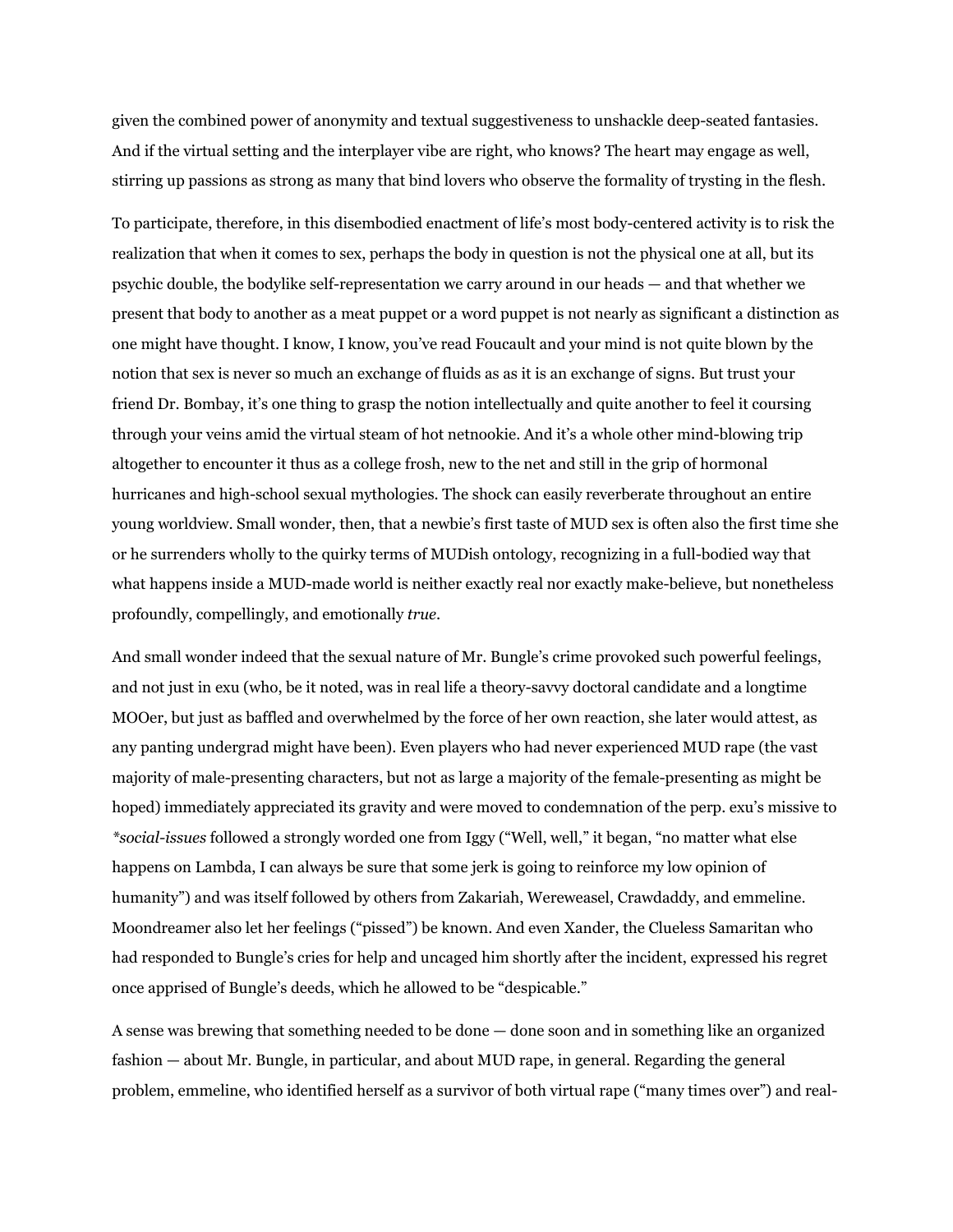life sexual assault, floated a cautious proposal for a MOO-wide powwow on the subject of virtual sex offenses and what mechanisms if any might be put in place to deal with their future occurrence. As for the specific problem, the answer no doubt seemed obvious to many. But it wasn't until the evening of the second day after the incident that exu, finally and rather solemnly, gave it voice:

"I am requesting that Mr. Bungle be toaded for raping Moondreamer and I. I have never done this before, and have thought about it for days. He hurt us both."

That was all. Three simple sentences posted to *\*social*. Reading them, an outsider might never guess that they were an application for a death warrant. Even an outsider familiar with other MUDs might not guess it, since in many of them "toading" still refers to a command that, true to the gameworlds' sword-andsorcery origins, simply turns a player into a toad, wiping the player's description and attributes and replacing them with those of the slimy amphibian. Bad luck for sure, but not quite as bad as what happens when the same command is invoked in the MOOish strains of MUD: not only are the description and attributes of the toaded player erased, but the account itself goes too. The annihilation of the character, thus, is total.

And nothing less than total annihilation, it seemed, would do to settle LambdaMOO's accounts with Mr. Bungle. Within minutes of the posting of exu's appeal, HortonWho, the Australian Deleuzean, who had witnessed much of the attack from the back room of his suburban Melbourne home, seconded the motion with a brief message crisply entitled "Toad the fukr." HortonWho's posting was seconded almost as quickly by that of Kropotkin, covictim of Mr. Bungle and well-known radical, who in real life happened also to be married to the real-life exu. And over the course of the next 24 hours as many as 50 players made it known, on *\*social* and in a variety of other forms and forums, that they would be pleased to see Mr. Bungle erased from the face of the MOO. And with dissent so far confined to a dozen or so antitoading hardliners, the numbers suggested that the citizenry was indeed moving towards a resolve to have Bungle's virtual head.

There was one small but stubborn obstacle in the way of this resolve, however, and that was a curious state of social affairs known in some quarters of the MOO as the New Direction. It was all very fine, you see, for the LambdaMOO rabble to get it in their heads to liquidate one of their peers, but when the time came to actually do the deed it would require the services of a nobler class of character. It would require a wizard. Master-programmers of the MOO, spelunkers of the database's deepest code-structures and custodians of its day-to-day administrative trivia, wizards are also the only players empowered to issue the toad command, a feature maintained on nearly all MUDs as a quick-and-dirty means of social control. But the wizards of LambdaMOO, after years of adjudicating all manner of interplayer disputes with little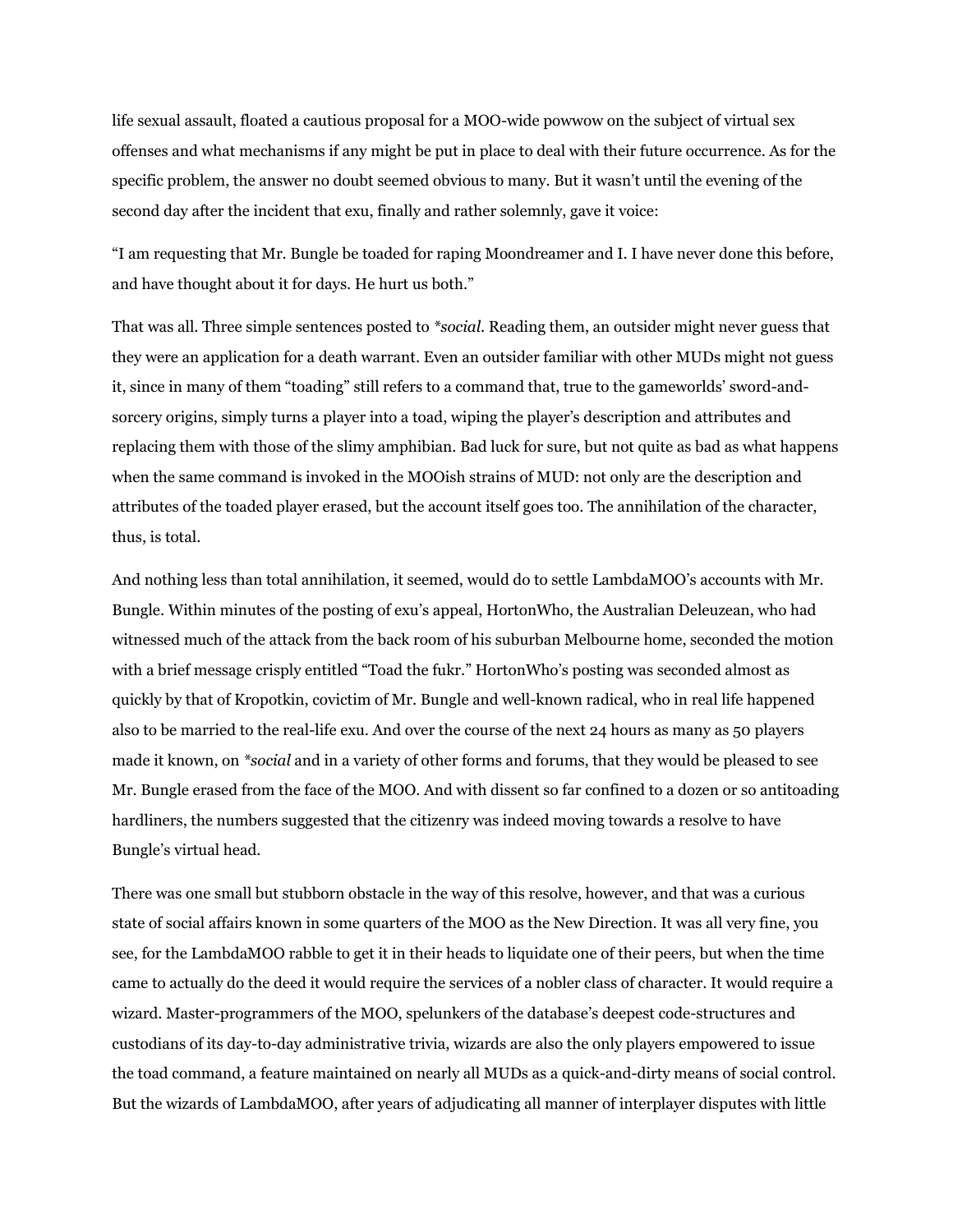to show for it but their own weariness and the smoldering resentment of the general populace, had decided they'd had enough of the social sphere. And so, four months before the Bungle incident, the archwizard Haakon (known in RL as Pavel Curtis, Xerox researcher and LambdaMOO's principal architect) formalized this decision in a document called "LambdaMOO Takes a New Direction," which he placed in the living room for all to see. In it, Haakon announced that the wizards from that day forth were pure technicians. From then on, they would make no decisions affecting the social life of the MOO, but only implement whatever decisions the community as a whole directed them to. From then on, it was decreed, LambdaMOO would just have to grow up and solve its problems on its own.

Faced with the task of inventing its own self-governance from scratch, the LambdaMOO population had so far done what any other loose, amorphous agglomeration of individuals would have done: they'd let it slide. But now the task took on new urgency. Since getting the wizards to toad Mr. Bungle (or to toad the likes of him in the future) required a convincing case that the cry for his head came from the community at large, then the community itself would have to be defined; and if the community was to be convincingly defined, then some form of social organization, no matter how rudimentary, would have to be settled on. And thus, as if against its will, the question of what to do about Mr. Bungle began to shape itself into a sort of referendum on the political future of the MOO. Arguments broke out on *\*social* and elsewhere that had only superficially to do with Bungle (since everyone seemed to agree he was a cad) and everything to do with where the participants stood on LambdaMOO's crazy-quilty political map. Parliamentarian legalist types argued that unfortunately Bungle could not legitimately be toaded at all, since there were no explicit MOO rules against rape, or against just about anything else — and the sooner such rules were established, they added, and maybe even a full-blown judiciary system complete with elected officials and prisons to enforce those rules, the better. Others, with a royalist streak in them, seemed to feel that Bungle's as-yetunpunished outrage only proved this New Direction silliness had gone on long enough, and that it was high time the wizardocracy returned to the position of swift and decisive leadership their player class was born to.

And then there were what I'll call the technolibertarians. For them, MUD rapists were of course assholes, but the presence of assholes on the system was a technical inevitability, like noise on a phone line, and best dealt with not through repressive social disciplinary mechanisms but through the timely deployment of defensive software tools. Some asshole blasting violent, graphic language at you? Don't whine to the authorities about it — hit the @gag command and said asshole's statements will be blocked from your screen (and only yours). It's simple, it's effective, and it censors no one.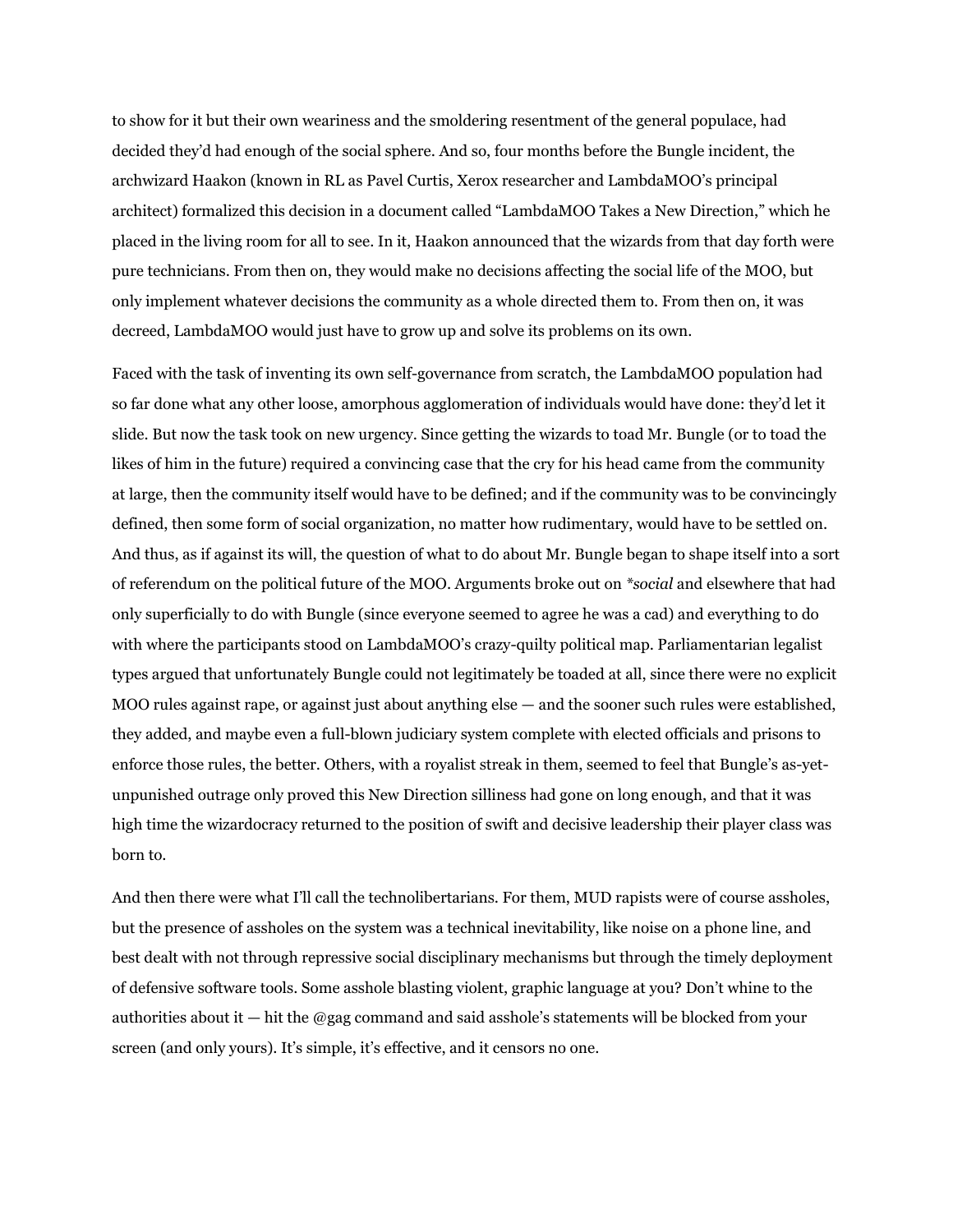But the Bungle case was rather hard on such arguments. For one thing, the extremely public nature of the living room meant that gagging would spare the victims only from witnessing their own violation, but not from having others witness it. You might want to argue that what those victims didn't directly experience couldn't hurt them, but consider how that wisdom would sound to a woman who'd been, say, fondled by strangers while passed out drunk in the middle of a party and you have a rough idea how it might go over with a crowd of hard-core MOOers. Consider, for another thing, that many of the biologically female participants in the Bungle debate had been around long enough to grow lethally weary of the gag-and-getover-it school of virtual-rape counseling, with its fine line between empowering victims and holding them responsible for their own suffering, and its shrugging indifference to the window of pain between the moment the rape-text starts flowing and the moment a gag shuts it off. From the outset it was clear that the technolibertarians were going to have to tiptoe through this issue with care, and for the most part they did.

Yet no position was trickier to maintain than that of the MOO's resident anarchists. Like the technolibbers, the anarchists didn't care much for punishments or policies or power elites. Like them, they hoped the MOO could be a place where people interacted fulfillingly without the need for such things. But their high hopes were complicated, in general, by a somewhat less thoroughgoing faith in technology (*Even if you can't tear down the master's house with the master's tools* — read a slogan written into one anarchist player's self-description — *it is a damned good place to start*). And at present they were additionally complicated by the fact that the most vocal anarchists in the discussion were none other than exu, Kropotkin, and HortonWho, who wanted to see Mr. Bungle toaded as badly as anyone did.

Needless to say, a pro-death penalty platform is not an especially comfortable one for an anarchist to sit on, so these particular anarchists were now at great pains to sever the conceptual ties between toading and capital punishment. Toading, they insisted (almost convincingly), was much more closely analogous to banishment; it was a kind of turning of the communal back on the offending party, a collective action which, if carried out properly, was entirely consistent with anarchist models of community. And carrying it out properly meant first and foremost building a consensus around it — a messy process for which there were no easy technocratic substitutes. It was going to take plenty of good old-fashioned, jawboneintensive grassroots organizing.

So that when the time came, at  $7 p.m.$  PST on the evening of the third day after the occurrence in the living room, to gather in emmeline's room for her proposed real-time open conclave, Kropotkin and exu were among the first to arrive. But this was hardly to be an anarchist-dominated affair, for the room was crowding rapidly with representatives of all the MOO's political stripes, and even a few wizards. Hagbard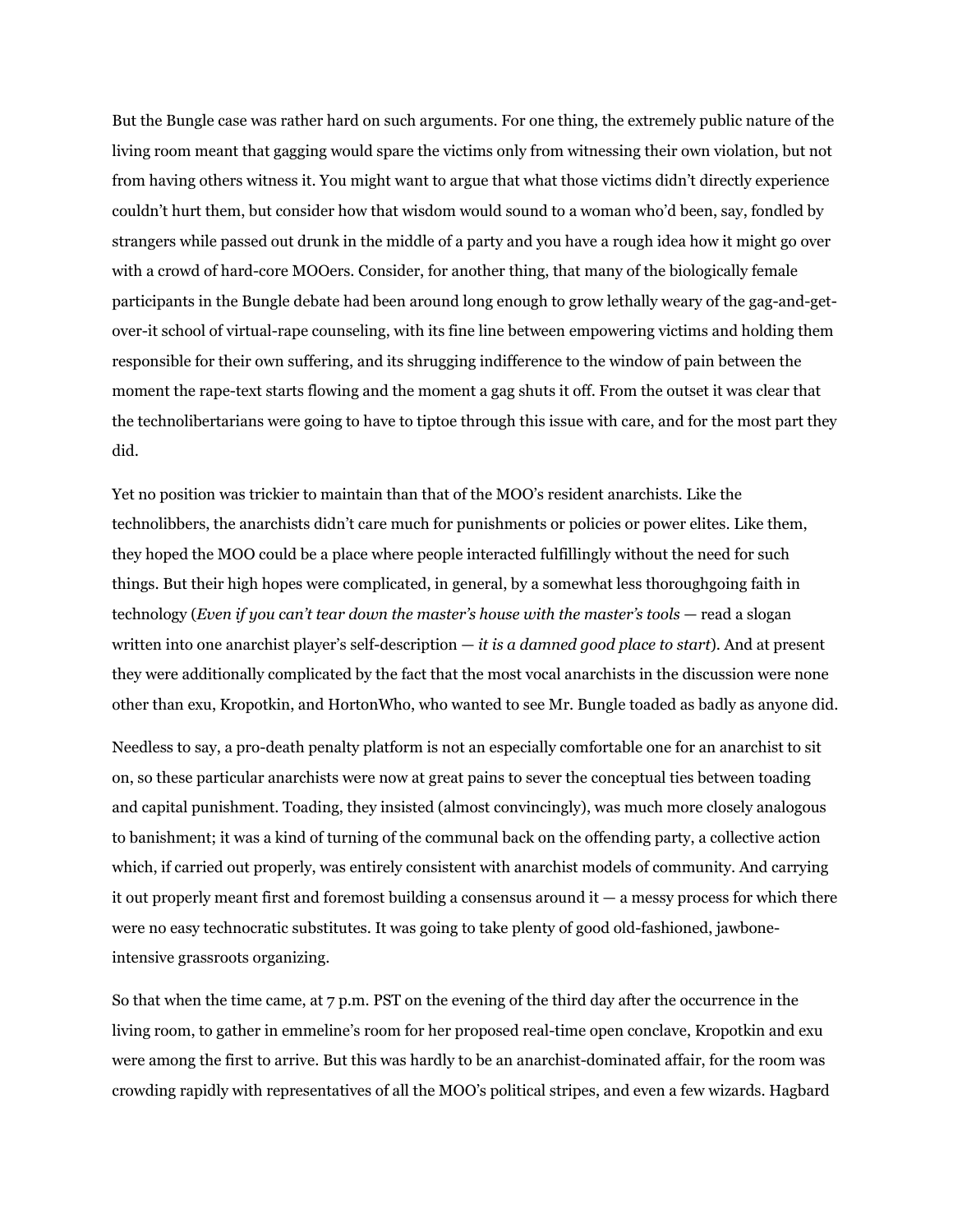showed up, and Aurea and Quanto, Spaff, TomTraceback, Lithium and Bloof, ShermieRocko, Silver Surfer, MaoTseHedgehog, Toothpick — the names piled up and the discussion gathered momentum under their weight. Arguments multiplied and mingled, players talked past and through each other, the textual clutter of utterances and gestures filled up the screen like thick cigar smoke. Peaking in number at around 30, this was one of the largest crowds that ever gathered in a single LambdaMOO chamber, and while emmeline had given her place a description that made it *infinite in expanse and fluid in form*, it now seemed anything but roomy. You could almost feel the claustrophobic air of the place, dank and overheated by virtual bodies, pressing against your skin.

I know you could because I too was there, in one of those pivotal accidents of personal history one always wants later to believe were approached with a properly solemn awareness of the moment's portent. Almost as invariably, of course, the truth is that one wanders into such occasions utterly without a clue, and so it was with me that night. Completely ignorant of any of the goings-on that had led to the meeting, I showed up mainly to see what the crowd was about, and though I observed the proceedings for a good while, I confess I found it hard to grasp what was going on. I was still the rankest of newbies then, my MOO legs still too unsteady to make the leaps of faith, logic, and empathy required to meet the spectacle on its own terms. I was fascinated by the concept of virtual rape, but I was even more so by the notion that anyone could take it altogether seriously.

In this, though, I found myself in a small and mostly silent minority, for the discussion that raged around me was of an almost unrelieved earnestness, bent it seemed on examining every last aspect and implication of Mr. Bungle's crime. There were the central questions, of course: thumbs up or down on Bungle's virtual existence? And if down, how then to insure that his toading was not just some isolated lynching but a first step toward shaping LambdaMOO into a legitimate community? Surrounding these, however, a tangle of weighty side issues proliferated. What, some wondered, was the real-life legal status of the offense? Could Bungle's university administrators punish him for sexual harassment? Could he be prosecuted under California state laws against obscene phone calls? Little enthusiasm was shown for pursuing either of these lines of action, which testifies both to the uniqueness of the crime and to the nimbleness with which the discussants were negotiating its idiosyncracies. Many were the casual references to Bungle's deed as simply "rape," but these in no way implied that the players had lost sight of all distinctions between the virtual and physical versions, or that they believed Bungle should be dealt with in the same way a real-life criminal would. He had committed a MOO crime, and his punishment, if any, would be meted out via the MOO.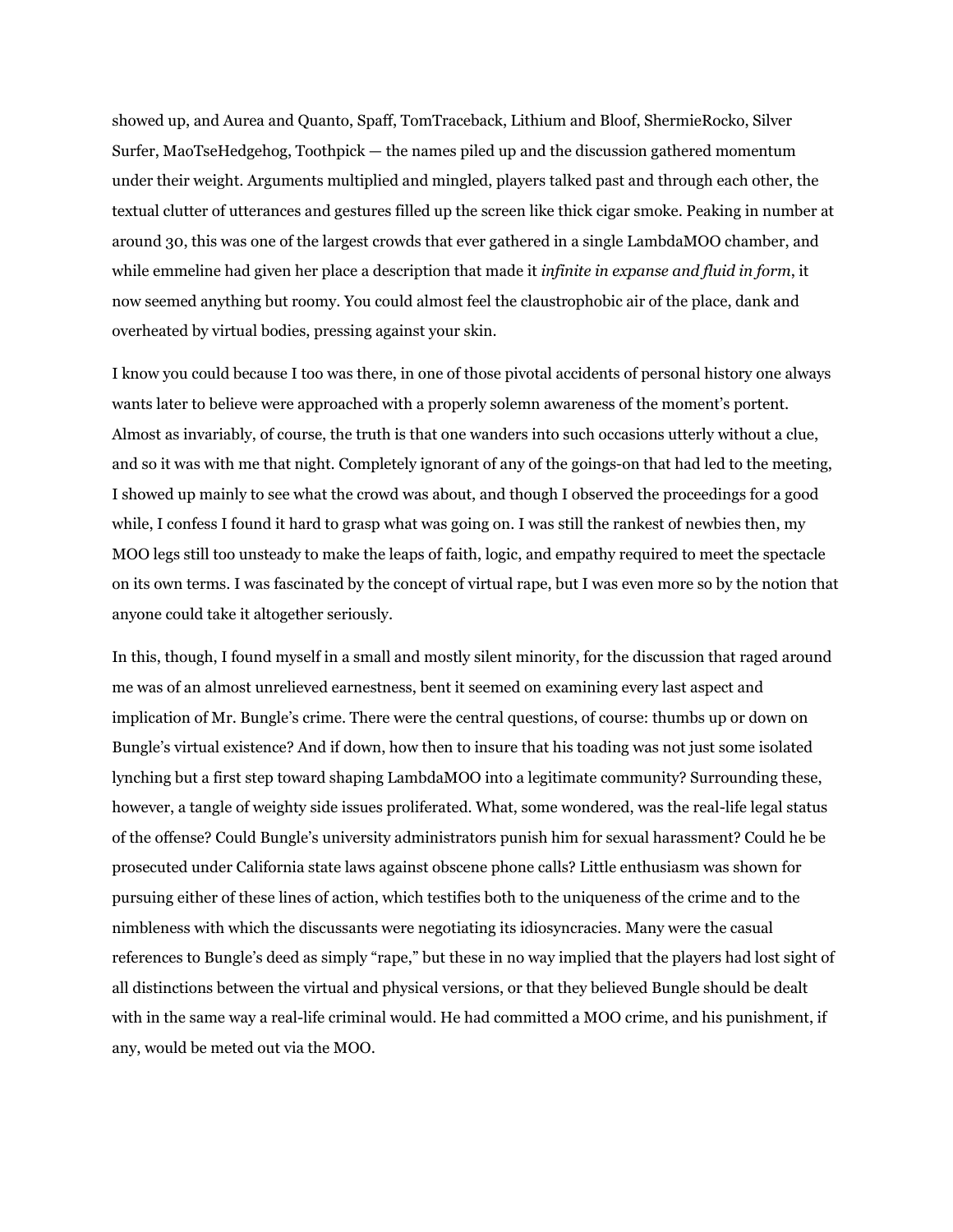On the other hand, little patience was shown toward any attempts to downplay the seriousness of what Mr. Bungle had done. When the affable HerkieCosmo proposed, more in the way of an hypothesis than an assertion, that "perhaps it's better to release…violent tendencies in a virtual environment rather than in real life," he was tut-tutted so swiftly and relentlessly that he withdrew the hypothesis altogether, apologizing humbly as he did so. Not that the assembly was averse to putting matters into a more philosophical perspective. "Where does the body end and the mind begin?" young Quastro asked, amid recurring attempts to fine-tune the differences between real and virtual violence. "Is not the mind a part of the body?" "In MOO, the body IS the mind," offered HerkieCosmo gamely, and not at all implausibly, demonstrating the ease with which very knotty metaphysical conundrums come undone in VR. The notso-aptly named Obvious seemed to agree, arriving after sufficient consideration of the nature of Bungle's crime at the hardly novel yet now somehow newly resonant conjecture that "all reality might consist of ideas, who knows."

On these and other matters the anarchists, the libertarians, the legalists, the wizardists — and the wizards – – all had their thoughtful say. But as the evening wore on and the talk grew more heated and more heady, it seemed increasingly clear that the vigorous intelligence being brought to bear on this swarm of issues wasn't going to result in anything remotely like resolution. The perspectives were just too varied, the meme-scape just too slippery. Again and again, arguments that looked at first to be heading in a decisive direction ended up chasing their own tails; and slowly, depressingly, a dusty haze of irrelevance gathered over the proceedings.

It was almost a relief, therefore, when midway through the evening Mr. Bungle himself, the living, breathing cause of all this talk, teleported into the room. Not that it was much of a surprise. Oddly enough, in the three days since his release from Iggy's cage, Bungle had returned more than once to wander the public spaces of LambdaMOO, walking willingly into one of the fiercest storms of ill will and invective ever to rain down on a player. He'd been taking it all with a curious and mostly silent passivity, and when challenged face to virtual face by both exu and the genderless elder statescharacter PatSoftly to defend himself on *\*social*, he'd demurred, mumbling something about Christ and expiation. He was equally quiet now, and his reception was still uniformly cool. exu fixed an arctic stare on him — *no hate, no anger, no interest at all. Just…watching.* Others were more actively unfriendly. "Asshole," spat Karl Porcupine, "creep." But the harshest of the MOO's hostility toward him had already been vented, and the attention he drew now was motivated more, it seemed, by the opportunity to probe the rapist's mind, to find out what made it tick and if possible how to get it to tick differently. In short, they wanted to know why he'd done it. So they asked him.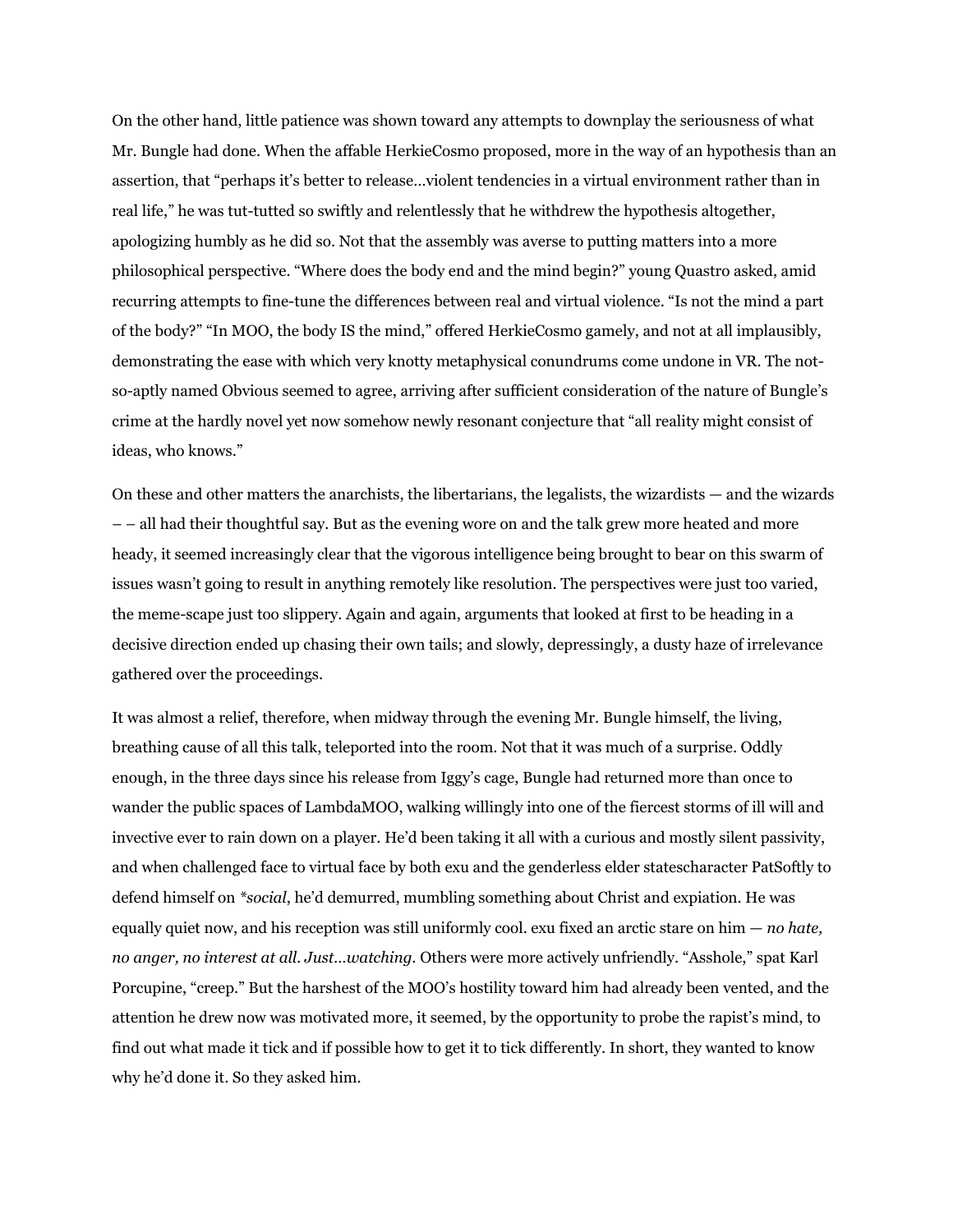And Mr. Bungle thought about it. And as eddies of discussion and debate continued to swirl around him, he thought about it some more. And then he said this:

"I engaged in a bit of a psychological device that is called thought-polarization, the fact that this is not RL simply added to heighten the affect of the device. It was purely a sequence of events with no consequence on my RL existence."

They might have known. Stilted though its diction was, the gist of the answer was simple, and something many in the room had probably already surmised: Mr. Bungle was a psycho. Not, perhaps, in real life but then in real life it's possible for reasonable people to assume, as Bungle clearly did, that what transpires between word-costumed characters within the boundaries of a make-believe world is, if not mere play, then at most some kind of emotional laboratory experiment. Inside the MOO, however, such thinking marked a person as one of two basically subcompetent types. The first was the newbie, in which case the confusion was understandable, since there were few MOOers who had not, upon their first visits as anonymous "guest" characters, mistaken the place for a vast playpen in which they might act out their wildest fantasies without fear of censure. Only with time and the acquisition of a fixed character do players tend to make the critical passage from anonymity to pseudonymity, developing the concern for their character's reputation that marks the attainment of virtual adulthood. But while Mr. Bungle hadn't been around as long as most MOOers, he'd been around long enough to leave his newbie status behind, and his delusional statement therefore placed him among the second type: the sociopath.

And as there is but small percentage in arguing with a head case, the room's attention gradually abandoned Mr. Bungle and returned to the discussions that had previously occupied it. But if the debate had been edging toward ineffectuality before, Bungle's anticlimactic appearance had evidently robbed it of any forward motion whatsoever. What's more, from his lonely corner of the room Mr. Bungle kept issuing periodic expressions of a prickly sort of remorse, interlaced with sarcasm and belligerence, and though it was hard to tell if he wasn't still just conducting his experiments, some people thought his regret genuine enough that maybe he didn't deserve to be toaded after all. Logically, of course, discussion of the principal issues at hand didn't require unanimous belief that Bungle was an irredeemable bastard, but now that cracks were showing in that unanimity, the last of the meeting's fervor seemed to be draining out through them.

People started drifting away. Mr. Bungle left first, then others followed — one by one, in twos and threes, hugging friends and waving goodnight. By 9:45 only a handful remained, and the great debate had wound down into casual conversation, the melancholy remains of another fruitless good idea. The arguments had been well-honed, certainly, and perhaps might prove useful in some as-yet-unclear long run. But at this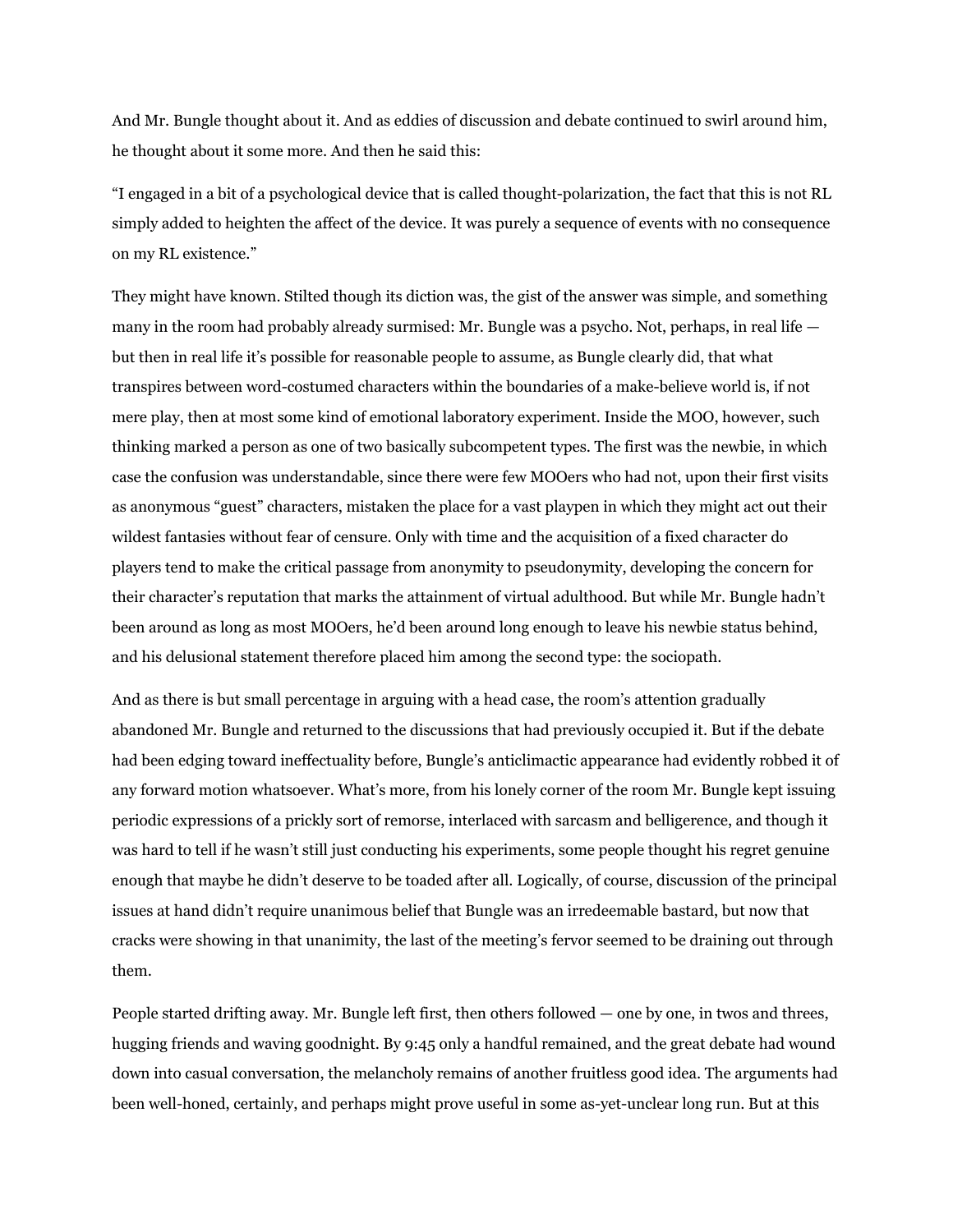point what seemed clear was that emmeline's meeting had died, at last, and without any practical results to mark its passing.

It was also at this point, most likely, that TomTraceback reached his decision. TomTraceback was a wizard, a taciturn sort of fellow who'd sat brooding on the sidelines all evening. He hadn't said a lot, but what he had said, there and elsewhere, indicated that he took the crime committed against exu and Moondreamer very seriously, and that he felt no particular compassion towards the character who had committed it. But on the other hand he had made it equally plain that he took the elimination of a fellow player just as seriously, and moreover that he had no desire to return to the days of wizardly intervention. It must have been difficult, therefore, to reconcile the conflicting impulses churning within him at that moment. In fact, it was probably impossible, for though he did tend to believe that the consensus on *\*social* was sufficient proof of the MOO's desire to see capital justice done in the Bungle case, he was also well aware that under the present order of things nothing but his own conscience could tell him, ultimately, whether to ratify that consensus or not. As much as he would have liked to make himself an instrument of the MOO's collective will, therefore, there was no escaping the fact that he must in the final analysis either act alone or not act at all.

## So TomTraceback acted alone.

He told the lingering few players in the room that he had to go, and then he went. It was a minute or two before ten. He did it quietly and he did it privately, but all anyone had to do to know he'd done it was to type the *@who* command, which was normally what you typed if you wanted to know a player's present location and the time he last logged in. But if you had run a *@who* on Mr. Bungle not too long after TomTraceback left emmeline's room, the database would have told you something different.

*Mr. Bungle*, it would have said, *is not the name of any player*.

The date, as it happened, was April Fool's Day, but this was no joke: Mr. Bungle was truly dead and truly gone.

They say that LambdaMOO wasn't really the same after Mr. Bungle's toading. They say as well that nothing really changed. And though it skirts the fuzziest of dream-logics to say that both these statements are true, the MOO is just the sort of fuzzy, dreamlike place in which such contradictions thrive.

Certainly the Bungle Affair marked the end of LambdaMOO's brief epoch of rudderless social drift. The rash of public-spiritedness engendered by the events might alone have led in time to some more formal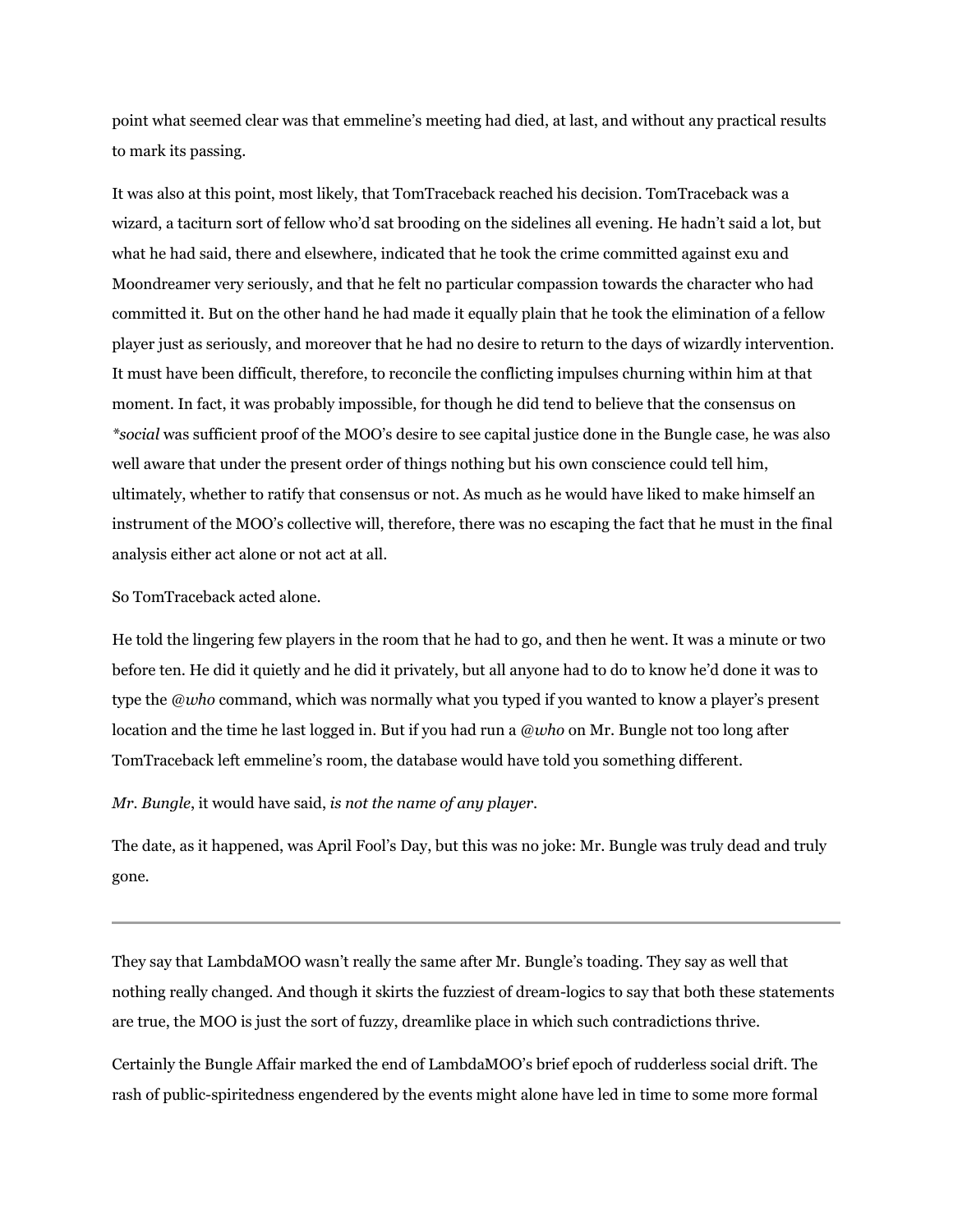system of communal self-definition, but in the end it was the archwizard Haakon who made sure of it. Away on business for the duration of the episode, Haakon returned to find its wreckage strewn across the tiny universe he'd set in motion. The death of a player, the trauma of several others, and the nervewracked complaints of his colleague TomTraceback presented themselves to his concerned and astonished attention, and he resolved to see if he couldn't learn some lesson from it all. For the better part of a day he puzzled over the record of events and arguments left in *\*social*, then he sat pondering the chaotically evolving shape of his creation, and at the day's end he descended once again into the social arena of the MOO with another history-altering proclamation.

It was to be his last, for what he now decreed was the final, missing piece of the New Direction. In a few days, Haakon announced, he would build into the database a system of petitions and ballots whereby anyone could put to popular vote any social scheme requiring wizardly powers for its implementation, with the results of the vote to be binding on the wizards. At last and for good, the awkward gap between the will of the players and the efficacy of the technicians would be closed. And though some anarchists grumbled about the irony of Haakon's dictatorially imposing universal suffrage on an unconsulted populace, in general the citizens of LambdaMOO seemed to find it hard to fault a system more purely democratic than any that could ever exist in real life. A few months and a dozen ballot measures later, widespread participation in the new regime had already produced a small arsenal of mechanisms for dealing with the types of violence that called the system into being. MOO residents now had access to a @boot command, for instance, with which to summarily eject berserker "guest" characters. And players could bring suit against one another through an ad hoc mediation system in which mutually agreed-upon judges had at their disposition the full range of wizardly punishments — up to and including the capital.

Yet the continued dependence on extermination as the ultimate keeper of the peace suggested that this new MOO order was perhaps not built on the most solid of foundations. For if life on LambdaMOO began to acquire more coherence in the wake of the toading, death retained all the fuzziness of pre-Bungle days. This truth was rather dramatically borne out, not too many days after Bungle departed, by the arrival of a strange new character named Dr. Jest. There was a forceful eccentricity to the newcomer's manner, but the oddest thing about his style was its striking yet unnameable familiarity. And when he developed the annoying habit of stuffing fellow players into a jar containing a tiny simulacrum of a certain deceased rapist, the source of this familiarity became obvious:

Mr. Bungle had risen from the grave.

In itself, Bungle's reincarnation as Dr. Jest was a remarkable turn of events, but perhaps even more remarkable was the utter lack of amazement with which the LambdaMOO public took note of it. To be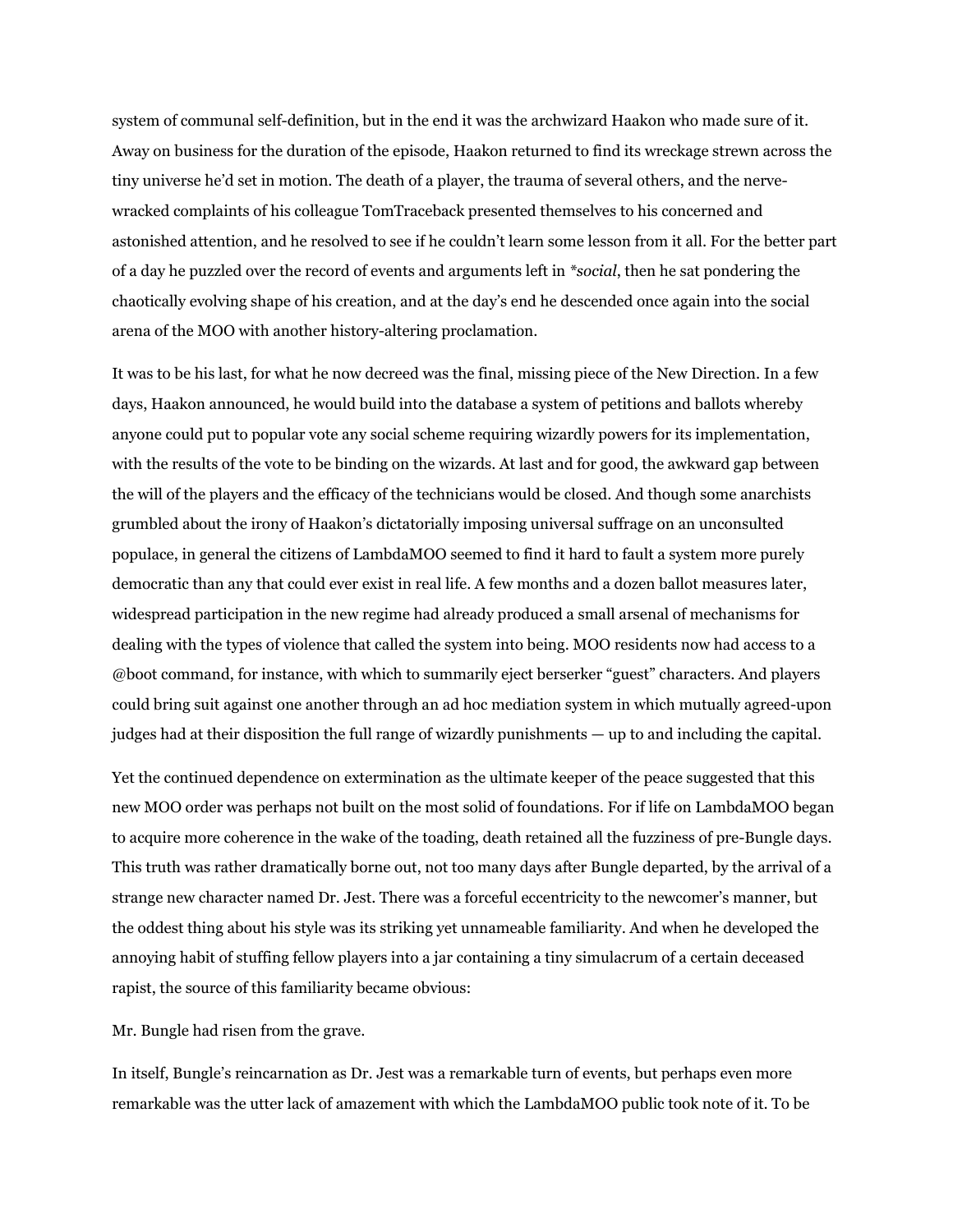sure, many residents were appalled by the brazenness of Bungle's return. In fact, one of the first petitions circulated under the new voting system was a request for Dr. Jest's toading that almost immediately gathered several dozen signatures (but failed in the end to reach ballot status). Yet few were unaware of the ease with which the toad proscription could be circumvented — all the toadee had to do (all the ur-Bungle at NYU presumably had done) was to go to the minor hassle of acquiring a new Internet account, and LambdaMOO's character registration program would then simply treat the known felon as an entirely new and innocent person. Nor was this ease necessarily understood to represent a failure of toading's social disciplinary function. On the contrary, it only underlined the truism (repeated many times throughout the debate over Mr. Bungle's fate) that his punishment, ultimately, had been no more or less symbolic than his crime.

What *was* surprising, however, was that Mr. Bungle/Dr. Jest appeared to have taken the symbolism to heart. Dark themes still obsessed him — the objects he created gave off wafts of Nazi imagery and medical torture — but he no longer radiated the aggressively antisocial vibes he had before. He was a lot less unpleasant to look at (the outrageously seedy clown description had been replaced by that of a mildly creepy but actually rather natty young man, with *blue eyes…suggestive of conspiracy, untamed eroticism and perhaps a sense of understanding of the future*), and aside from the occasional jar-stuffing incident, he was also a lot less dangerous to be around. It seemed obvious, at least to me, that he'd undergone some sort of personal transformation in the days since I'd first glimpsed him back in emmeline's crowded room — nothing radical maybe, but powerful nonetheless, and resonant enough with my own experience, I felt, that it might be more than professionally interesting to talk with him, and perhaps compare notes.

For I too was undergoing a transformation in the aftermath of that night in emmeline's — and was increasingly uncertain what to make of it. As I pursued my runaway fascination with the discussion I had heard there, as I pored over the *\*social* debate and got to know exu and some of the other victims and witnesses, I could feel my newbie consciousness falling away from me. Where before I'd found it hard to take virtual rape seriously, I now was finding it difficult to remember how I could ever *not* have taken it seriously. I was proud to have arrived at this perspective — it felt like an exotic sort of achievement, and it definitely made my ongoing experience of the MOO a richer one.

But it was also having some unsettling effects on the way I looked at the rest of the world. Sometimes, for instance, it grew difficult for me to understand why RL society classifies RL rape alongside crimes against person or property. Since rape can occur without any physical pain or damage, I found myself reasoning, then it must be classed as a crime against the mind — more intimately and deeply hurtful, to be sure, than cross burnings, wolf whistles, and virtual rape, but undeniably located on the same conceptual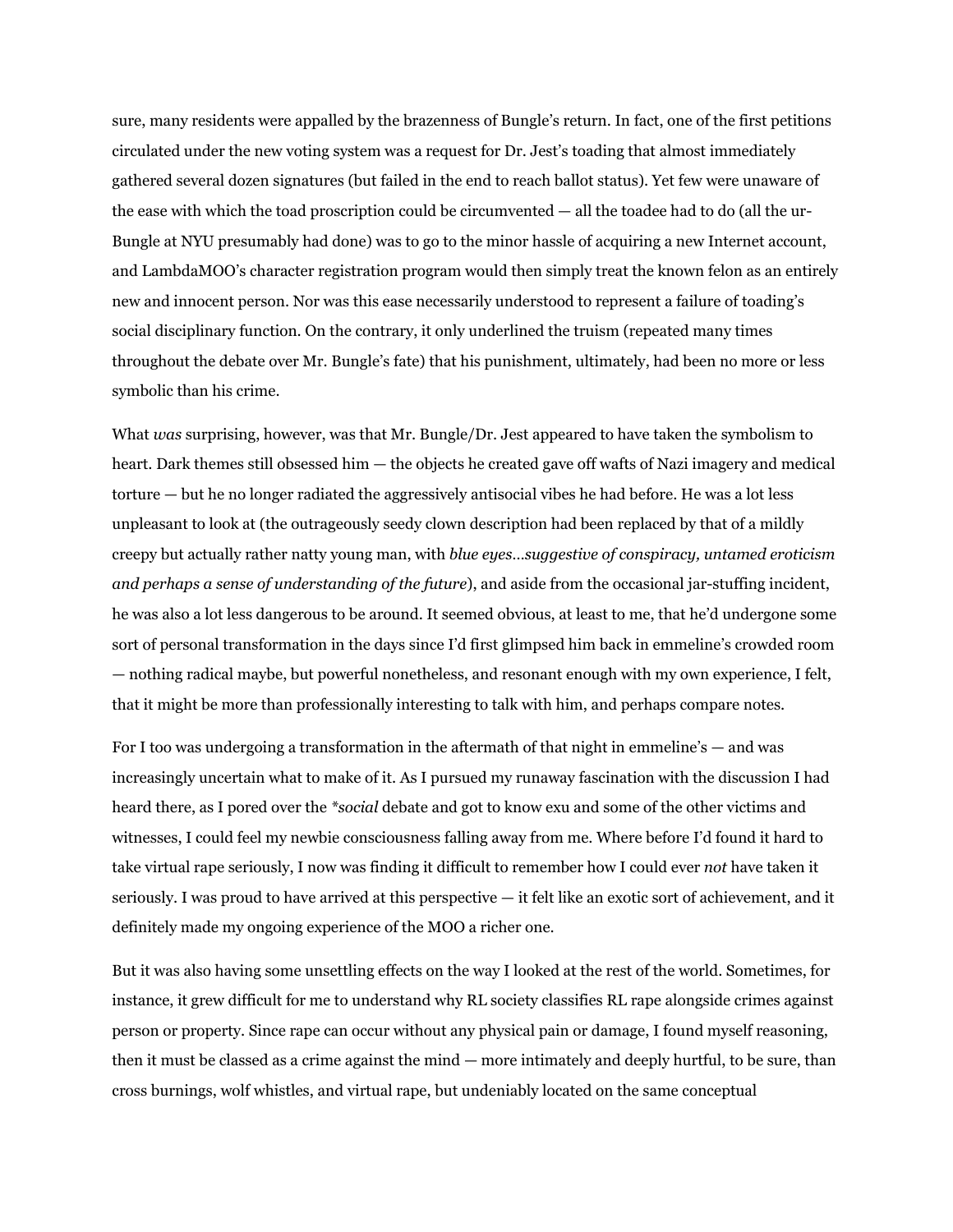continuum. I did not, however, conclude as a result that rapists were protected in any fashion by the First Amendment. Quite the opposite, in fact: the more seriously I took the notion of virtual rape, the less seriously I was able to take the tidy division of the world into the symbolic and the real that underlies the very notion of freedom of speech.

Let me assure you, though, that I did not at the time adopt these thoughts as full-fledged arguments, nor am I now presenting them as such. I offer them, rather, as a picture of the sort of mind-set that my initial encounters with a virtual world inspired in me. I offer them also, therefore, as a kind of prophecy. For whatever else these thoughts were telling me, I have come to hear in them an announcement of the final stages of our decades-long passage into the Information Age, a paradigm shift that the classic liberal firewall between word and deed (itself a product of an earlier paradigm shift commonly known as the Enlightenment) is not likely to survive intact. After all, anyone the least bit familiar with the workings of the new era's definitive technology, the computer, knows that it operates on a principle impracticably difficult to distinguish from the pre-Enlightenment principle of the magic word: the commands you type into a computer are a kind of speech that doesn't so much communicate as *make things happen*, directly and ineluctably, the same way pulling a trigger does. They are incantations, in other words, and anyone at all attuned to the technosocial megatrends of the moment — from the growing dependence of economies on the global flow of intensely fetishized words and numbers to the burgeoning ability of bioengineers to speak the spells written in the four-letter text of DNA — knows that the logic of the incantation is rapidly permeating the fabric of our lives.

And it was precisely this logic, I was beginning to understand, that provided whatever real magic LambdaMOO had to offer — not the fictive trappings of voodoo and shapeshifting and wizardry, but the conflation of speech and act that's inevitable in any computer-mediated world, be it Lambda or the increasingly wired world at large. This was dangerous magic, to be sure, a potential threat  $-$  if misconstrued or misapplied — to our always precarious freedoms of expression, and as someone who lives by his words I dared not take the threat lightly. And yet, on the other hand, I could no longer convince myself that our wishful insulation of language from the realm of action had ever been anything but a valuable kludge, a philosophically imperfect stopgap against oppression that would just have to do till something truer and more elegant came along.

Was I wrong to think this truer, more elegant thing might be found on LambdaMOO? I did not know. I continued, in my now and then visits, to seek it there, sensing its presence just below the surface of every interaction, yet increasingly I sensed as well that if I really wanted to see what lay beneath those surfaces — to glimpse unveiled whatever there was of genuine historical novelty in VR's slippery social and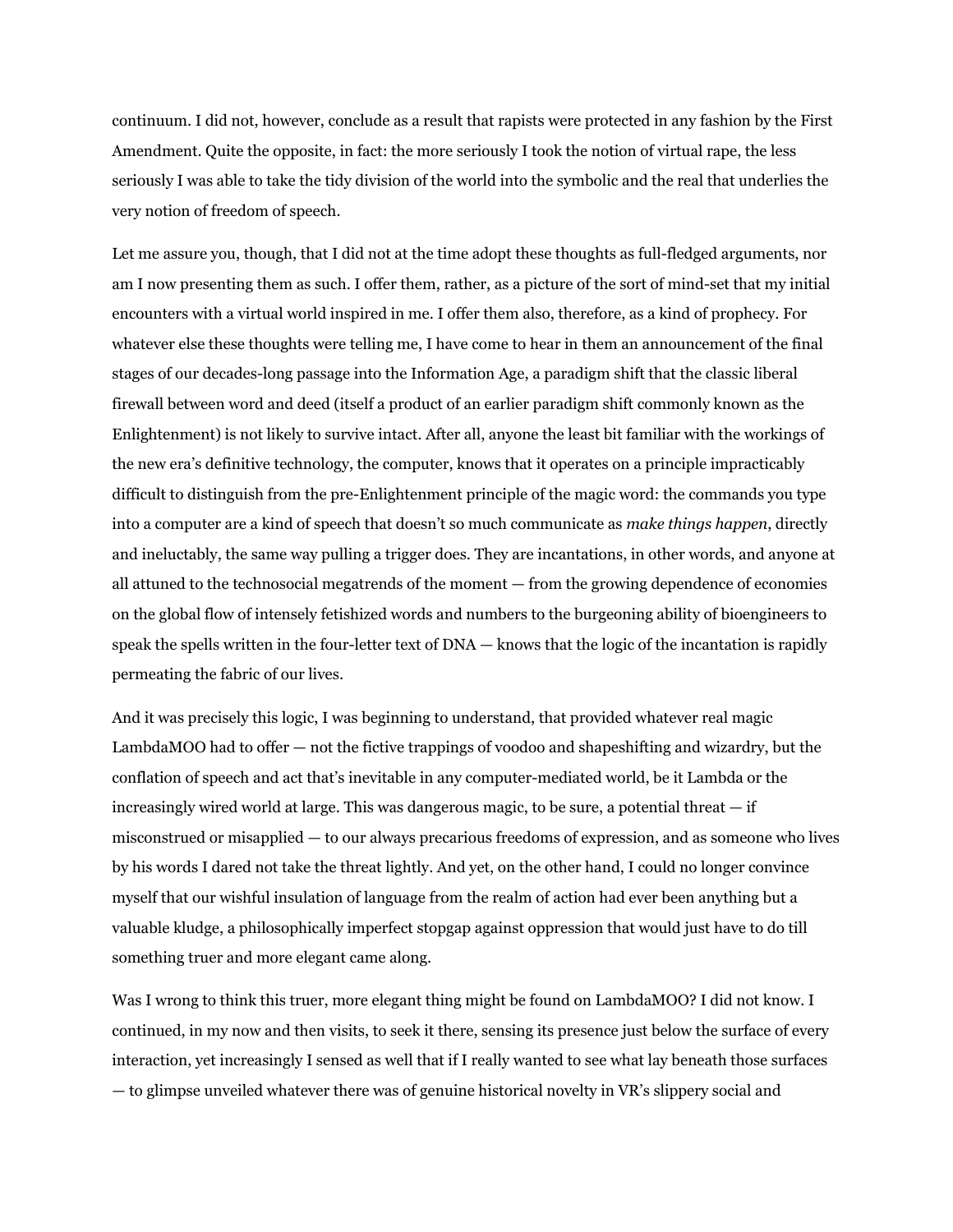philosophical dynamics — I was going to have to radically deepen my acquaintance with the MOO somehow.

For a time I considered the possibility, as I said, that discussing with Dr. Jest our shared experience of the workings of the place might be a step towards just such a breakthrough. But when that notion first occurred to me, I still felt somewhat intimidated by his lingering criminal aura, and I hemmed and hawed a good long time before finally resolving to drop him MOO-mail suggesting we get together. By then it appeared to be too late. For reasons known only to himself, Dr. Jest had stopped logging in. Maybe he'd grown bored with the MOO. Maybe the loneliness of ostracism had gotten to him. Maybe a psycho whim had carried him far away or maybe he'd quietly acquired a third character and started life over with a cleaner slate.

Wherever he'd gone, though, he left behind the room he'd created for himself — a treehouse *tastefully decorated* with rare-book shelves, an operating table, and a life-size William S. Burroughs doll — and he left it unlocked. So I took to checking in there occasionally, heading out of my own cozy nook (inside a TV set inside the little red hotel inside the Monopoly board inside the dining room of LambdaMOO) and teleporting on over to the treehouse, where the room description always told me Dr. Jest was present but asleep, in the conventional depiction for disconnected characters. The not-quite-emptiness of the abandoned room invariably instilled in me an uncomfortable mix of melancholy and the creeps, and I would stick around only on the off chance that Dr. Jest might wake up, say hello, and share his understanding of the future with me.

It happens, in fact, that Dr. Jest did eventually rise again from his epic sleep. But what wisdom he had to offer on that occasion I couldn't tell you, for I had given up the habit of my skittish stakeouts by then. Some final transformation had come over me between visits to that lonely place: the complex magic of the MOO grew gradually to interest me less and less as a way of understanding the future and more and more as a way of living the present, until one day I teleported home from Dr. Jest's treehouse for the last time, determined to wait no longer for a consultation with my fellow doctor to give me what I wanted from the MOO, but to wrest it instead from the very heart of the place. I was resolved now, in other words, to make a life there — to loosen for a while the RL ties that kept me still a sort of tourist on the MOO and to give in, body and soul, to the same powerful gravity that kept so many other MOOers logged on day after day and for hours at a time.

And in the end that's just what I did, so that for a brief, unforgettable season the buzzing haze of VR came at last to envelop my existence: my small daily dramas were absorbed into the MOO's teeming reservoir of small daily dramas, my labors were directed as much toward the ongoing construction of that virtual